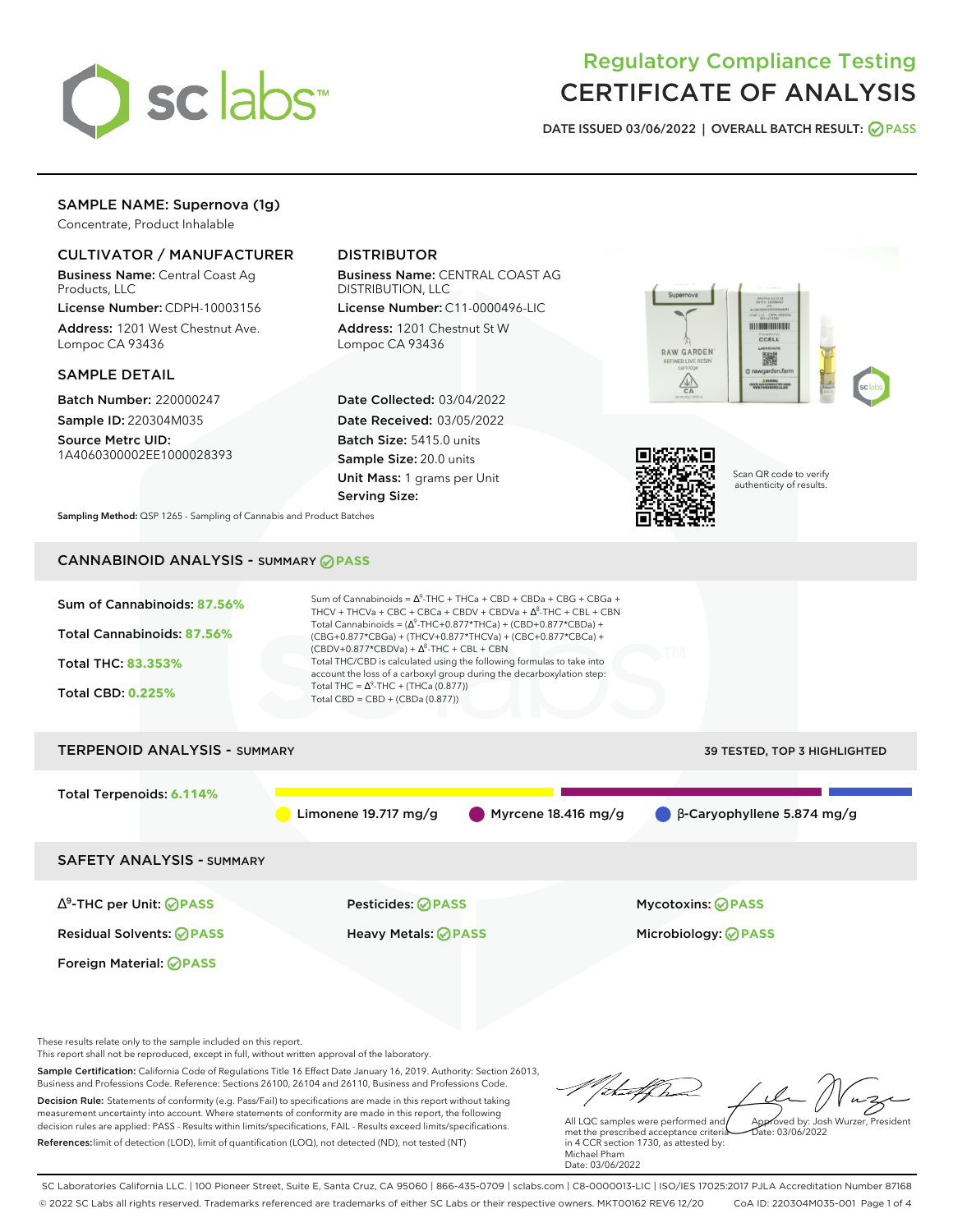



**SUPERNOVA (1G) | DATE ISSUED 03/06/2022 | OVERALL BATCH RESULT: PASS**

#### **CANNABINOID TEST RESULTS** - 03/05/2022 **PASS**

Tested by high-performance liquid chromatography with diode-array detection (HPLC-DAD). **Method:** QSP 1157 - Analysis of Cannabinoids by HPLC-DAD

#### TOTAL CANNABINOIDS: **87.56%**

Total Cannabinoids (Total THC) + (Total CBD) + (Total CBG) + (Total THCV) + (Total CBC) +  $(Total CBDV) +  $\Delta^8$ -THC + CBL + CBN$ 

TOTAL THC: **83.353%** Total THC (Ƽ-THC+0.877\*THCa)

TOTAL CBD: **0.225%**

Total CBD (CBD+0.877\*CBDa)

TOTAL CBG: 3.123% Total CBG (CBG+0.877\*CBGa)

TOTAL THCV: 0.57% Total THCV (THCV+0.877\*THCVa)

TOTAL CBC: 0.07% Total CBC (CBC+0.877\*CBCa)

TOTAL CBDV: ND Total CBDV (CBDV+0.877\*CBDVa)

| <b>COMPOUND</b>            | LOD/LOQ<br>(mg/g) | <b>MEASUREMENT</b><br><b>UNCERTAINTY</b><br>(mg/g) | <b>RESULT</b><br>(mg/g) | <b>RESULT</b><br>(%) |
|----------------------------|-------------------|----------------------------------------------------|-------------------------|----------------------|
| $\Delta^9$ -THC            | 0.06/0.26         | ±22.339                                            | 833.53                  | 83.353               |
| <b>CBG</b>                 | 0.06/0.19         | ±0.959                                             | 31.23                   | 3.123                |
| <b>THCV</b>                | 0.1/0.2           | ±0.22                                              | 5.7                     | 0.57                 |
| <b>CBD</b>                 | 0.07/0.29         | ±0.081                                             | 2.25                    | 0.225                |
| $\Delta^8$ -THC            | 0.1/0.4           | ±0.14                                              | 2.2                     | 0.22                 |
| <b>CBC</b>                 | 0.2 / 0.5         | ±0.02                                              | 0.7                     | 0.07                 |
| <b>THCa</b>                | 0.05/0.14         | N/A                                                | <b>ND</b>               | <b>ND</b>            |
| <b>THCVa</b>               | 0.07/0.20         | N/A                                                | <b>ND</b>               | <b>ND</b>            |
| <b>CBDa</b>                | 0.02/0.19         | N/A                                                | <b>ND</b>               | <b>ND</b>            |
| <b>CBDV</b>                | 0.04/0.15         | N/A                                                | <b>ND</b>               | <b>ND</b>            |
| <b>CBDVa</b>               | 0.03 / 0.53       | N/A                                                | <b>ND</b>               | <b>ND</b>            |
| <b>CBGa</b>                | 0.1 / 0.2         | N/A                                                | <b>ND</b>               | <b>ND</b>            |
| <b>CBL</b>                 | 0.06 / 0.24       | N/A                                                | <b>ND</b>               | <b>ND</b>            |
| <b>CBN</b>                 | 0.1/0.3           | N/A                                                | <b>ND</b>               | <b>ND</b>            |
| <b>CBCa</b>                | 0.07/0.28         | N/A                                                | <b>ND</b>               | <b>ND</b>            |
| <b>SUM OF CANNABINOIDS</b> |                   |                                                    | 875.6 mg/g              | 87.56%               |

#### **UNIT MASS: 1 grams per Unit**

| $\Delta^9$ -THC per Unit               | 1100 per-package limit | 833.53 mg/unit | <b>PASS</b> |
|----------------------------------------|------------------------|----------------|-------------|
| <b>Total THC per Unit</b>              |                        | 833.53 mg/unit |             |
| <b>CBD per Unit</b>                    |                        | $2.25$ mg/unit |             |
| <b>Total CBD per Unit</b>              |                        | $2.25$ mg/unit |             |
| <b>Sum of Cannabinoids</b><br>per Unit |                        | 875.6 mg/unit  |             |
| <b>Total Cannabinoids</b><br>per Unit  |                        | 875.6 mg/unit  |             |

| <b>COMPOUND</b>         | LOD/LOQ<br>(mg/g) | <b>MEASUREMENT</b><br><b>UNCERTAINTY</b><br>(mg/g) | <b>RESULT</b><br>(mg/g)                          | <b>RESULT</b><br>(%) |
|-------------------------|-------------------|----------------------------------------------------|--------------------------------------------------|----------------------|
| Limonene                | 0.005 / 0.016     | ±0.2189                                            | 19.717                                           | 1.9717               |
| <b>Myrcene</b>          | 0.008 / 0.025     | ±0.1842                                            | 18.416                                           | 1.8416               |
| β-Caryophyllene         | 0.004 / 0.012     | ±0.1627                                            | 5.874                                            | 0.5874               |
| $\beta$ -Pinene         | 0.004 / 0.014     | ±0.0279                                            | 3.134                                            | 0.3134               |
| Terpinolene             | 0.008 / 0.026     | ±0.0451                                            | 2.839                                            | 0.2839               |
| $\alpha$ -Pinene        | 0.005 / 0.017     | ±0.0174                                            | 2.591                                            | 0.2591               |
| Linalool                | 0.009 / 0.032     | ±0.0653                                            | 2.205                                            | 0.2205               |
| $\alpha$ -Humulene      | 0.009 / 0.029     | ±0.0382                                            | 1.529                                            | 0.1529               |
| Fenchol                 | 0.010 / 0.034     | ±0.0331                                            | 1.100                                            | 0.1100               |
| β-Ocimene               | 0.006 / 0.020     | ±0.0265                                            | 1.060                                            | 0.1060               |
| Terpineol               | 0.009 / 0.031     | ±0.0294                                            | 0.616                                            | 0.0616               |
| Camphene                | 0.005 / 0.015     | ±0.0032                                            | 0.361                                            | 0.0361               |
| trans-β-Farnesene       | 0.008 / 0.025     | ±0.0087                                            | 0.317                                            | 0.0317               |
| Valencene               | 0.009 / 0.030     | ±0.0120                                            | 0.223                                            | 0.0223               |
| <b>Borneol</b>          | 0.005 / 0.016     | ±0.0066                                            | 0.202                                            | 0.0202               |
| Fenchone                | 0.009 / 0.028     | ±0.0030                                            | 0.132                                            | 0.0132               |
| $\alpha$ -Phellandrene  | 0.006 / 0.020     | ±0.0012                                            | 0.117                                            | 0.0117               |
| Nerolidol               | 0.006 / 0.019     | ±0.0046                                            | 0.094                                            | 0.0094               |
| $\Lambda^3$ -Carene     | 0.005 / 0.018     | ±0.0010                                            | 0.090                                            | 0.0090               |
| $\alpha$ -Terpinene     | 0.005 / 0.017     | ±0.0010                                            | 0.090                                            | 0.0090               |
| $\alpha$ -Bisabolol     | 0.008 / 0.026     | ±0.0035                                            | 0.085                                            | 0.0085               |
| $\gamma$ -Terpinene     | 0.006 / 0.018     | ±0.0010                                            | 0.074                                            | 0.0074               |
| Citronellol             | 0.003 / 0.010     | ±0.0027                                            | 0.072                                            | 0.0072               |
| Guaiol                  | 0.009 / 0.030     | ±0.0021                                            | 0.056                                            | 0.0056               |
| Caryophyllene<br>Oxide  | 0.010 / 0.033     | ±0.0019                                            | 0.054                                            | 0.0054               |
| Eucalyptol              | 0.006 / 0.018     | ±0.0006                                            | 0.030                                            | 0.0030               |
| Geraniol                | 0.002 / 0.007     | ±0.0008                                            | 0.023                                            | 0.0023               |
| p-Cymene                | 0.005 / 0.016     | ±0.0005                                            | 0.022                                            | 0.0022               |
| Sabinene                | 0.004 / 0.014     | ±0.0002                                            | 0.017                                            | 0.0017               |
| Sabinene Hydrate        | 0.006 / 0.022     | N/A                                                | <loq< th=""><th><math>&lt;</math>LOO</th></loq<> | $<$ LOO              |
| Nerol                   | 0.003 / 0.011     | N/A                                                | <loq< th=""><th><loq< th=""></loq<></th></loq<>  | <loq< th=""></loq<>  |
| Isopulegol              | 0.005 / 0.016     | N/A                                                | ND                                               | <b>ND</b>            |
| Camphor                 | 0.006 / 0.019     | N/A                                                | ND                                               | ND                   |
| Isoborneol              | 0.004 / 0.012     | N/A                                                | ND                                               | ND                   |
| Menthol                 | 0.008 / 0.025     | N/A                                                | ND                                               | ND                   |
| Pulegone                | 0.003 / 0.011     | N/A                                                | ND                                               | ND                   |
| <b>Geranyl Acetate</b>  | 0.004 / 0.014     | N/A                                                | ND                                               | ND                   |
| $\alpha$ -Cedrene       | 0.005 / 0.016     | N/A                                                | ND                                               | ND                   |
| Cedrol                  | 0.008 / 0.027     | N/A                                                | ND                                               | ND                   |
| <b>TOTAL TERPENOIDS</b> |                   |                                                    | 61.140 mg/g                                      | 6.114%               |

SC Laboratories California LLC. | 100 Pioneer Street, Suite E, Santa Cruz, CA 95060 | 866-435-0709 | sclabs.com | C8-0000013-LIC | ISO/IES 17025:2017 PJLA Accreditation Number 87168 © 2022 SC Labs all rights reserved. Trademarks referenced are trademarks of either SC Labs or their respective owners. MKT00162 REV6 12/20 CoA ID: 220304M035-001 Page 2 of 4

## **TERPENOID TEST RESULTS** - 03/06/2022

Terpene analysis utilizing gas chromatography-flame ionization detection (GC-FID). **Method:** QSP 1192 - Analysis of Terpenoids by GC-FID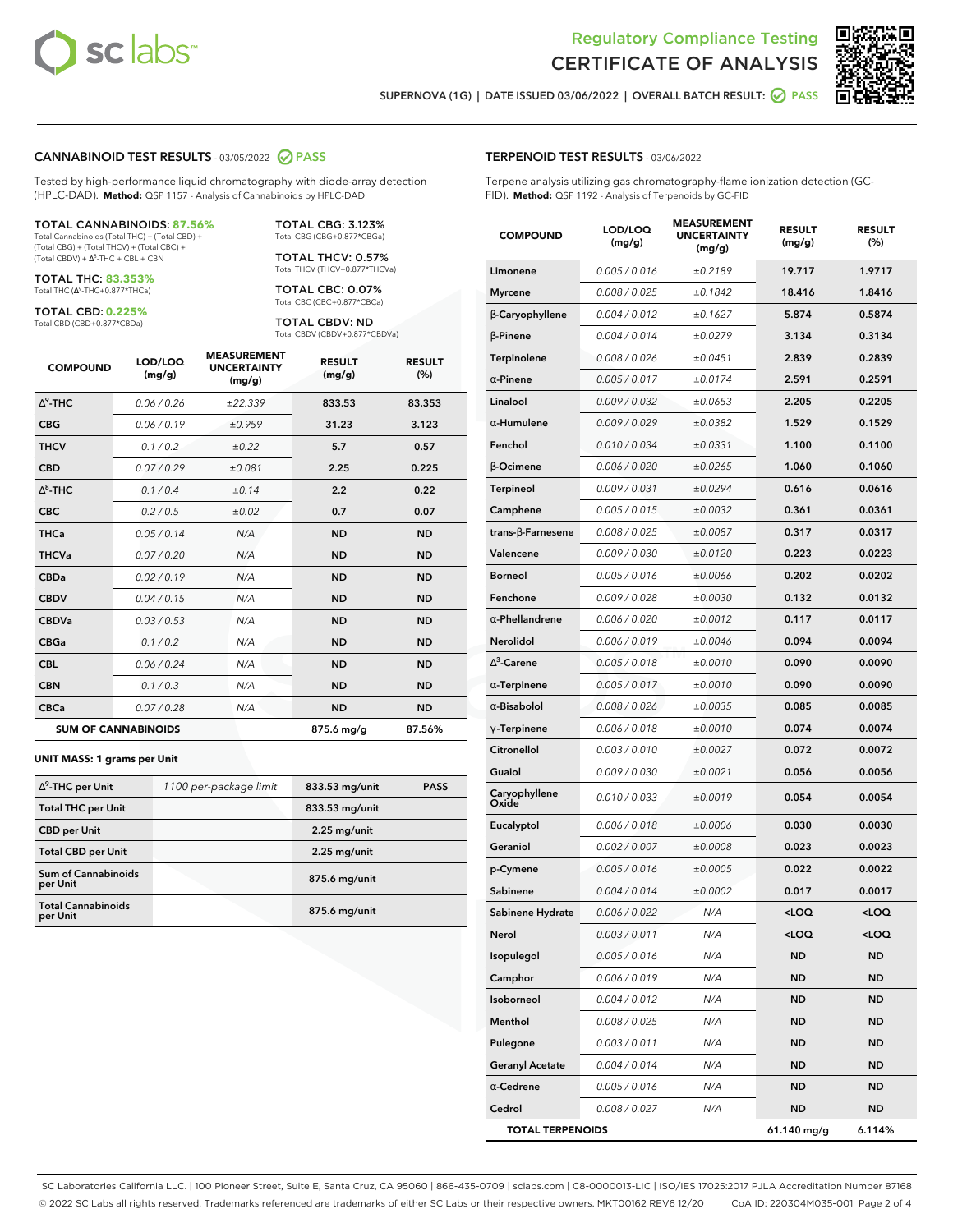



**SUPERNOVA (1G) | DATE ISSUED 03/06/2022 | OVERALL BATCH RESULT: PASS**

## **CATEGORY 1 PESTICIDE TEST RESULTS** - 03/06/2022 **PASS**

Pesticide and plant growth regulator analysis utilizing high-performance liquid chromatography-mass spectrometry (HPLC-MS) or gas chromatography-mass spectrometry (GC-MS). \*GC-MS utilized where indicated. **Method:** QSP 1212 - Analysis of Pesticides and Mycotoxins by LC-MS or QSP 1213 - Analysis of Pesticides by GC-MS

| <b>COMPOUND</b>             | LOD/LOQ<br>$(\mu g/g)$ | <b>ACTION</b><br><b>LIMIT</b><br>$(\mu g/g)$ | <b>MEASUREMENT</b><br><b>UNCERTAINTY</b><br>$(\mu g/g)$ | <b>RESULT</b><br>$(\mu g/g)$ | <b>RESULT</b> |
|-----------------------------|------------------------|----------------------------------------------|---------------------------------------------------------|------------------------------|---------------|
| Aldicarb                    | 0.03/0.08              | $>$ LOD                                      | N/A                                                     | <b>ND</b>                    | <b>PASS</b>   |
| Carbofuran                  | 0.02 / 0.05            | $\ge$ LOD                                    | N/A                                                     | <b>ND</b>                    | <b>PASS</b>   |
| Chlordane*                  | 0.03/0.08              | $>$ LOD                                      | N/A                                                     | <b>ND</b>                    | <b>PASS</b>   |
| Chlorfenapyr*               | 0.03/0.10              | $>$ LOD                                      | N/A                                                     | <b>ND</b>                    | <b>PASS</b>   |
| Chlorpyrifos                | 0.02 / 0.06            | $>$ LOD                                      | N/A                                                     | <b>ND</b>                    | <b>PASS</b>   |
| Coumaphos                   | 0.02 / 0.07            | $\ge$ LOD                                    | N/A                                                     | <b>ND</b>                    | <b>PASS</b>   |
| <b>Daminozide</b>           | 0.02 / 0.07            | $\ge$ LOD                                    | N/A                                                     | <b>ND</b>                    | <b>PASS</b>   |
| <b>Dichlorvos</b><br>(DDVP) | 0.03/0.09              | $>$ LOD                                      | N/A                                                     | <b>ND</b>                    | <b>PASS</b>   |
| Dimethoate                  | 0.03 / 0.08            | $>$ LOD                                      | N/A                                                     | <b>ND</b>                    | <b>PASS</b>   |
| Ethoprophos                 | 0.03/0.10              | $>$ LOD                                      | N/A                                                     | <b>ND</b>                    | <b>PASS</b>   |
| Etofenprox                  | 0.02 / 0.06            | $\ge$ LOD                                    | N/A                                                     | <b>ND</b>                    | <b>PASS</b>   |
| Fenoxycarb                  | 0.03/0.08              | $\ge$ LOD                                    | N/A                                                     | <b>ND</b>                    | <b>PASS</b>   |
| Fipronil                    | 0.03 / 0.08            | $\ge$ LOD                                    | N/A                                                     | <b>ND</b>                    | <b>PASS</b>   |
| Imazalil                    | 0.02 / 0.06            | $\ge$ LOD                                    | N/A                                                     | <b>ND</b>                    | <b>PASS</b>   |
| <b>Methiocarb</b>           | 0.02 / 0.07            | $\ge$ LOD                                    | N/A                                                     | <b>ND</b>                    | <b>PASS</b>   |
| Parathion-methyl            | 0.03/0.10              | $\ge$ LOD                                    | N/A                                                     | <b>ND</b>                    | <b>PASS</b>   |
| <b>Mevinphos</b>            | 0.03/0.09              | $\ge$ LOD                                    | N/A                                                     | <b>ND</b>                    | <b>PASS</b>   |
| Paclobutrazol               | 0.02 / 0.05            | $\ge$ LOD                                    | N/A                                                     | <b>ND</b>                    | <b>PASS</b>   |
| Propoxur                    | 0.03/0.09              | $\ge$ LOD                                    | N/A                                                     | <b>ND</b>                    | <b>PASS</b>   |
| Spiroxamine                 | 0.03 / 0.08            | $\ge$ LOD                                    | N/A                                                     | <b>ND</b>                    | <b>PASS</b>   |
| Thiacloprid                 | 0.03/0.10              | $>$ LOD                                      | N/A                                                     | <b>ND</b>                    | <b>PASS</b>   |

## **CATEGORY 2 PESTICIDE TEST RESULTS** - 03/06/2022 **PASS**

| <b>COMPOUND</b>          | LOD/LOO<br>$(\mu g/g)$ | <b>ACTION</b><br><b>LIMIT</b><br>$(\mu g/g)$ | <b>MEASUREMENT</b><br><b>UNCERTAINTY</b><br>$(\mu g/g)$ | <b>RESULT</b><br>$(\mu g/g)$ | <b>RESULT</b> |
|--------------------------|------------------------|----------------------------------------------|---------------------------------------------------------|------------------------------|---------------|
| Abamectin                | 0.03/0.10              | 0.1                                          | N/A                                                     | <b>ND</b>                    | <b>PASS</b>   |
| Acephate                 | 0.02/0.07              | 0.1                                          | N/A                                                     | <b>ND</b>                    | <b>PASS</b>   |
| Acequinocyl              | 0.02/0.07              | 0.1                                          | N/A                                                     | <b>ND</b>                    | <b>PASS</b>   |
| Acetamiprid              | 0.02/0.05              | 0.1                                          | N/A                                                     | <b>ND</b>                    | <b>PASS</b>   |
| Azoxystrobin             | 0.02/0.07              | 0.1                                          | N/A                                                     | <b>ND</b>                    | <b>PASS</b>   |
| <b>Bifenazate</b>        | 0.01/0.04              | 0.1                                          | N/A                                                     | <b>ND</b>                    | <b>PASS</b>   |
| <b>Bifenthrin</b>        | 0.02/0.05              | 3                                            | N/A                                                     | <b>ND</b>                    | <b>PASS</b>   |
| <b>Boscalid</b>          | 0.03/0.09              | 0.1                                          | N/A                                                     | <b>ND</b>                    | <b>PASS</b>   |
| Captan                   | 0.19/0.57              | 0.7                                          | N/A                                                     | <b>ND</b>                    | <b>PASS</b>   |
| Carbaryl                 | 0.02/0.06              | 0.5                                          | N/A                                                     | <b>ND</b>                    | <b>PASS</b>   |
| Chlorantranilip-<br>role | 0.04/0.12              | 10                                           | N/A                                                     | <b>ND</b>                    | <b>PASS</b>   |
| Clofentezine             | 0.03/0.09              | 0.1                                          | N/A                                                     | <b>ND</b>                    | <b>PASS</b>   |

#### **CATEGORY 2 PESTICIDE TEST RESULTS** - 03/06/2022 continued

| <b>COMPOUND</b>               | LOD/LOQ<br>(µg/g) | <b>ACTION</b><br>LIMIT<br>(µg/g) | <b>MEASUREMENT</b><br><b>UNCERTAINTY</b><br>(µg/g) | <b>RESULT</b><br>(µg/g) | <b>RESULT</b> |
|-------------------------------|-------------------|----------------------------------|----------------------------------------------------|-------------------------|---------------|
| Cyfluthrin                    | 0.12 / 0.38       | 2                                | N/A                                                | <b>ND</b>               | <b>PASS</b>   |
| Cypermethrin                  | 0.11 / 0.32       | $\mathbf{1}$                     | N/A                                                | <b>ND</b>               | <b>PASS</b>   |
| Diazinon                      | 0.02 / 0.05       | 0.1                              | N/A                                                | <b>ND</b>               | <b>PASS</b>   |
| Dimethomorph                  | 0.03 / 0.09       | $\overline{2}$                   | N/A                                                | <b>ND</b>               | <b>PASS</b>   |
| Etoxazole                     | 0.02 / 0.06       | 0.1                              | N/A                                                | <b>ND</b>               | <b>PASS</b>   |
| Fenhexamid                    | 0.03 / 0.09       | 0.1                              | N/A                                                | <b>ND</b>               | <b>PASS</b>   |
| Fenpyroximate                 | 0.02 / 0.06       | 0.1                              | N/A                                                | <b>ND</b>               | <b>PASS</b>   |
| Flonicamid                    | 0.03 / 0.10       | 0.1                              | N/A                                                | <b>ND</b>               | <b>PASS</b>   |
| Fludioxonil                   | 0.03 / 0.10       | 0.1                              | N/A                                                | <b>ND</b>               | <b>PASS</b>   |
| Hexythiazox                   | 0.02 / 0.07       | 0.1                              | N/A                                                | <b>ND</b>               | <b>PASS</b>   |
| Imidacloprid                  | 0.04 / 0.11       | 5                                | N/A                                                | <b>ND</b>               | <b>PASS</b>   |
| Kresoxim-methyl               | 0.02 / 0.07       | 0.1                              | N/A                                                | <b>ND</b>               | <b>PASS</b>   |
| <b>Malathion</b>              | 0.03 / 0.09       | 0.5                              | N/A                                                | <b>ND</b>               | <b>PASS</b>   |
| Metalaxyl                     | 0.02 / 0.07       | $\overline{2}$                   | N/A                                                | <b>ND</b>               | <b>PASS</b>   |
| Methomyl                      | 0.03 / 0.10       | $\mathcal{I}$                    | N/A                                                | <b>ND</b>               | <b>PASS</b>   |
| Myclobutanil                  | 0.03 / 0.09       | 0.1                              | N/A                                                | <b>ND</b>               | <b>PASS</b>   |
| <b>Naled</b>                  | 0.02 / 0.07       | 0.1                              | N/A                                                | <b>ND</b>               | <b>PASS</b>   |
| Oxamyl                        | 0.04 / 0.11       | 0.5                              | N/A                                                | <b>ND</b>               | <b>PASS</b>   |
| Pentachloronitro-<br>benzene* | 0.03 / 0.09       | 0.1                              | N/A                                                | <b>ND</b>               | <b>PASS</b>   |
| Permethrin                    | 0.04 / 0.12       | 0.5                              | N/A                                                | <b>ND</b>               | <b>PASS</b>   |
| Phosmet                       | 0.03 / 0.10       | 0.1                              | N/A                                                | <b>ND</b>               | <b>PASS</b>   |
| Piperonyl<br><b>Butoxide</b>  | 0.02 / 0.07       | 3                                | N/A                                                | <b>ND</b>               | <b>PASS</b>   |
| Prallethrin                   | 0.03 / 0.08       | 0.1                              | N/A                                                | <b>ND</b>               | <b>PASS</b>   |
| Propiconazole                 | 0.02 / 0.07       | 0.1                              | N/A                                                | <b>ND</b>               | <b>PASS</b>   |
| Pyrethrins                    | 0.04 / 0.12       | 0.5                              | N/A                                                | <b>ND</b>               | <b>PASS</b>   |
| Pyridaben                     | 0.02 / 0.07       | 0.1                              | N/A                                                | <b>ND</b>               | <b>PASS</b>   |
| Spinetoram                    | 0.02 / 0.07       | 0.1                              | N/A                                                | <b>ND</b>               | <b>PASS</b>   |
| Spinosad                      | 0.02 / 0.07       | 0.1                              | N/A                                                | <b>ND</b>               | <b>PASS</b>   |
| Spiromesifen                  | 0.02 / 0.05       | 0.1                              | N/A                                                | <b>ND</b>               | <b>PASS</b>   |
| Spirotetramat                 | 0.02 / 0.06       | 0.1                              | N/A                                                | <b>ND</b>               | <b>PASS</b>   |
| Tebuconazole                  | 0.02 / 0.07       | 0.1                              | N/A                                                | <b>ND</b>               | <b>PASS</b>   |
| Thiamethoxam                  | 0.03/0.10         | 5                                | N/A                                                | <b>ND</b>               | <b>PASS</b>   |
| Trifloxystrobin               | 0.03 / 0.08       | 0.1                              | N/A                                                | <b>ND</b>               | <b>PASS</b>   |

SC Laboratories California LLC. | 100 Pioneer Street, Suite E, Santa Cruz, CA 95060 | 866-435-0709 | sclabs.com | C8-0000013-LIC | ISO/IES 17025:2017 PJLA Accreditation Number 87168 © 2022 SC Labs all rights reserved. Trademarks referenced are trademarks of either SC Labs or their respective owners. MKT00162 REV6 12/20 CoA ID: 220304M035-001 Page 3 of 4